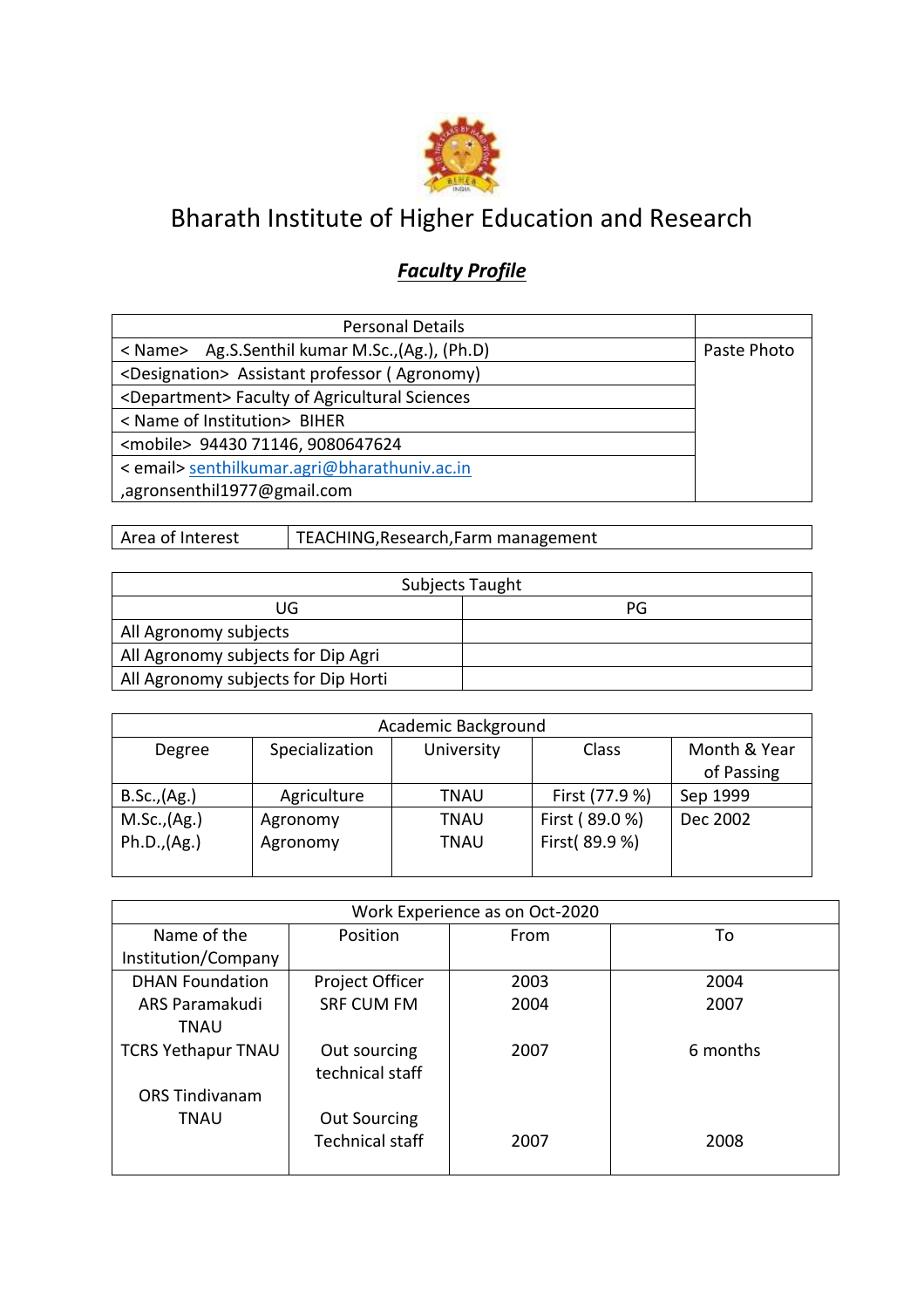| Roever Agricultural<br>college, Perambalur |                        | AP/HOD/Vice<br>Principal/Dean ic |                       | 2008     |                       | 2014           |                          |
|--------------------------------------------|------------------------|----------------------------------|-----------------------|----------|-----------------------|----------------|--------------------------|
| Joined Ph.D IN ACRI<br>Madurai TNAU        |                        | Ph.D Scholar                     |                       | 2014     |                       | 2017           |                          |
| I Support Farming<br><b>NGO</b>            |                        | Technical<br>consultant          |                       | 2018     |                       | 2019           |                          |
|                                            |                        |                                  |                       |          |                       |                |                          |
|                                            |                        |                                  |                       |          |                       |                |                          |
|                                            |                        |                                  |                       |          |                       |                |                          |
| Total<br>experience                        | <years><br/>16</years> | Teaching                         | <years><br/>8</years> | Research | <years><br/>6</years> | Administration | <years.<br>2</years.<br> |

|               |                  | <b>Research Publications</b> |             |                     |
|---------------|------------------|------------------------------|-------------|---------------------|
| International | National Journal | International                | National    | Total               |
| Journal       |                  | Conference                   | Conference  | Number of           |
|               |                  |                              |             | <b>Publications</b> |
|               |                  | 3 Abstracts                  | 7 abstracts | 15                  |

|                | Recent Publications(Journals) - Chronological order                             |
|----------------|---------------------------------------------------------------------------------|
| Sl.No          | <b>Details</b>                                                                  |
| 1              |                                                                                 |
| $\mathfrak{D}$ |                                                                                 |
| 3              |                                                                                 |
|                |                                                                                 |
|                | Recent Publications (Conferences) - Chronological order                         |
| Sl.No          | <b>Details</b>                                                                  |
| 1              | Presented paper in the International conference on New Horizons, emerging       |
|                | challenges organized by PG research Dept of Zoology of Madurai Americaan        |
|                | college on 31 August - 1 September 2016                                         |
| $\mathcal{P}$  | Abstract published in National Seminar on Functional Foods to achieve Nutrition |
|                | and Health security in HSCRI Madurai 2017                                       |
| 3              |                                                                                 |
|                |                                                                                 |

| Memberships in Professional Bodies |  |
|------------------------------------|--|
|                                    |  |